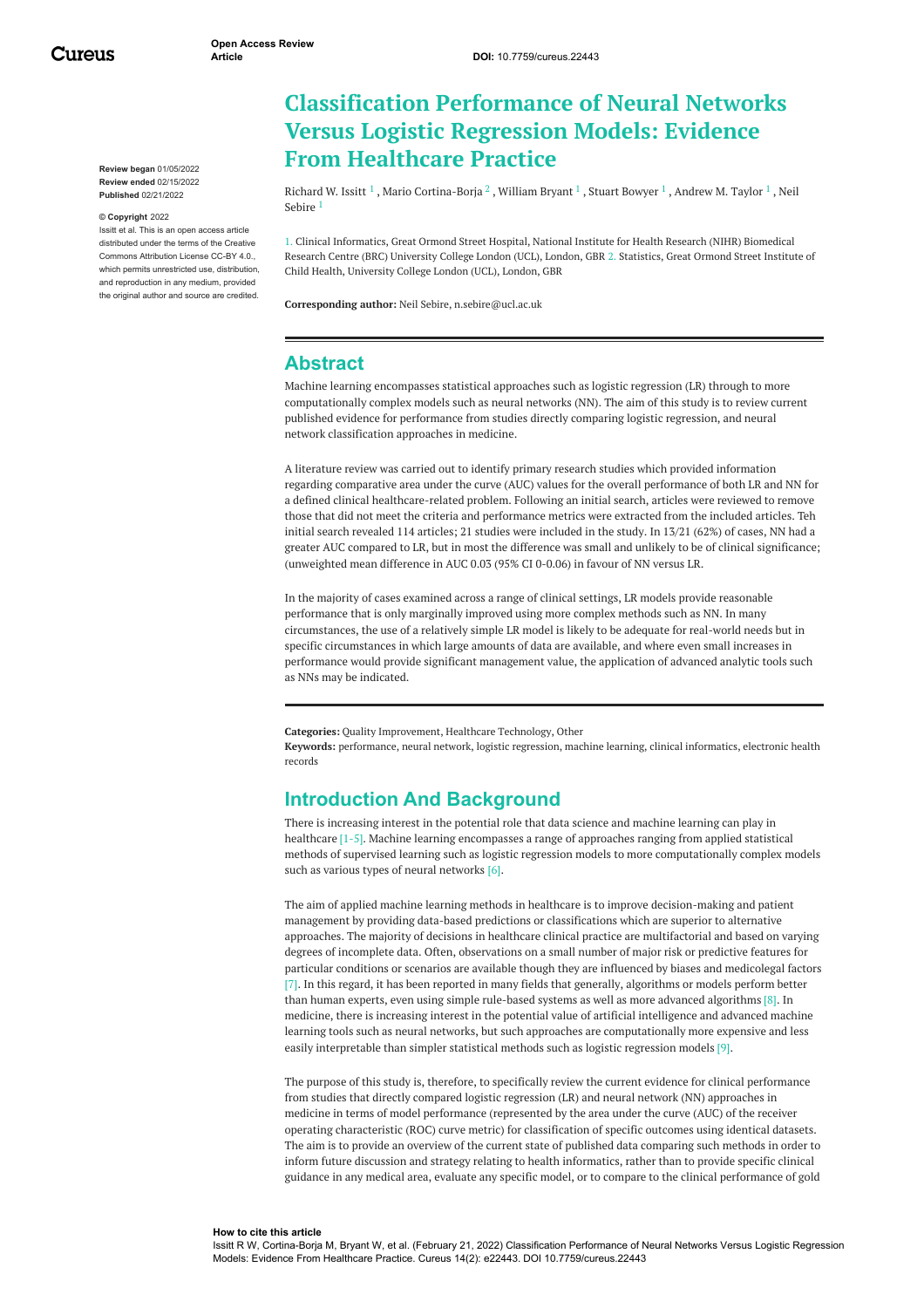standard. We specifically focus on comparing NN and LR as they share a common origin in statistical pattern recognition, and the former may be regarded as a generalisation of the latter [10]. LR is a parametric statistical model; thus, it yields estimates of odds ratios, which allow assessment of the uncertainty of specific aspects of the relationship between the outcome and explanatory variables, and these estimates may be represented as predictions of the outcome variable for specific values of the covariates. NNs are focused on prediction and can be regarded as a fully non-parametric procedure. LR estimates are highly interpretable, which is often not the case with the estimates/parameters of a NN (weights).

## **Review**

A literature review was carried out in September 2021 on the Pubmed database [11] using the following search terms: (Performance[ti] OR accuracy[ti] OR sensitivity[ti] OR specificity[ti] OR prediction[ti]) AND regression[ti] AND (neural AND network[ti]) OR (tree[ti] OR forest[ti]), all years, English language. Inclusion criteria for selection were primary research studies, which provided information regarding comparative area under the receiver operating curve (AUC) values for the overall performance of both logistic regression (LR) and neural networks (NN) for a defined clinical healthcare-related classification problem using structured data with a categorical output. Articles that examined other machine learning methods, such as decision trees but without LR and NN, were excluded. This was a literature review only, and a Research Ethics Committee approval was not required.

Following an initial search, all potential titles and abstracts were reviewed to remove articles that clearly did not meet the inclusion criteria. The remaining articles were then retrieved, and the abstracts and full texts were examined to determine articles for inclusion in the final list. Performance metrics and key features were then extracted from each article, and the results tabulated.

The initial search revealed 114 articles for potential inclusion. Following title and abstract screening, 62 remained, which after full-text examination resulted in the inclusion of the final 21 studies in which required information was available, including a total of 1,442,703 subjects (Figure *[1](#page-2-0)*, Table *[1](#page-3-0)*).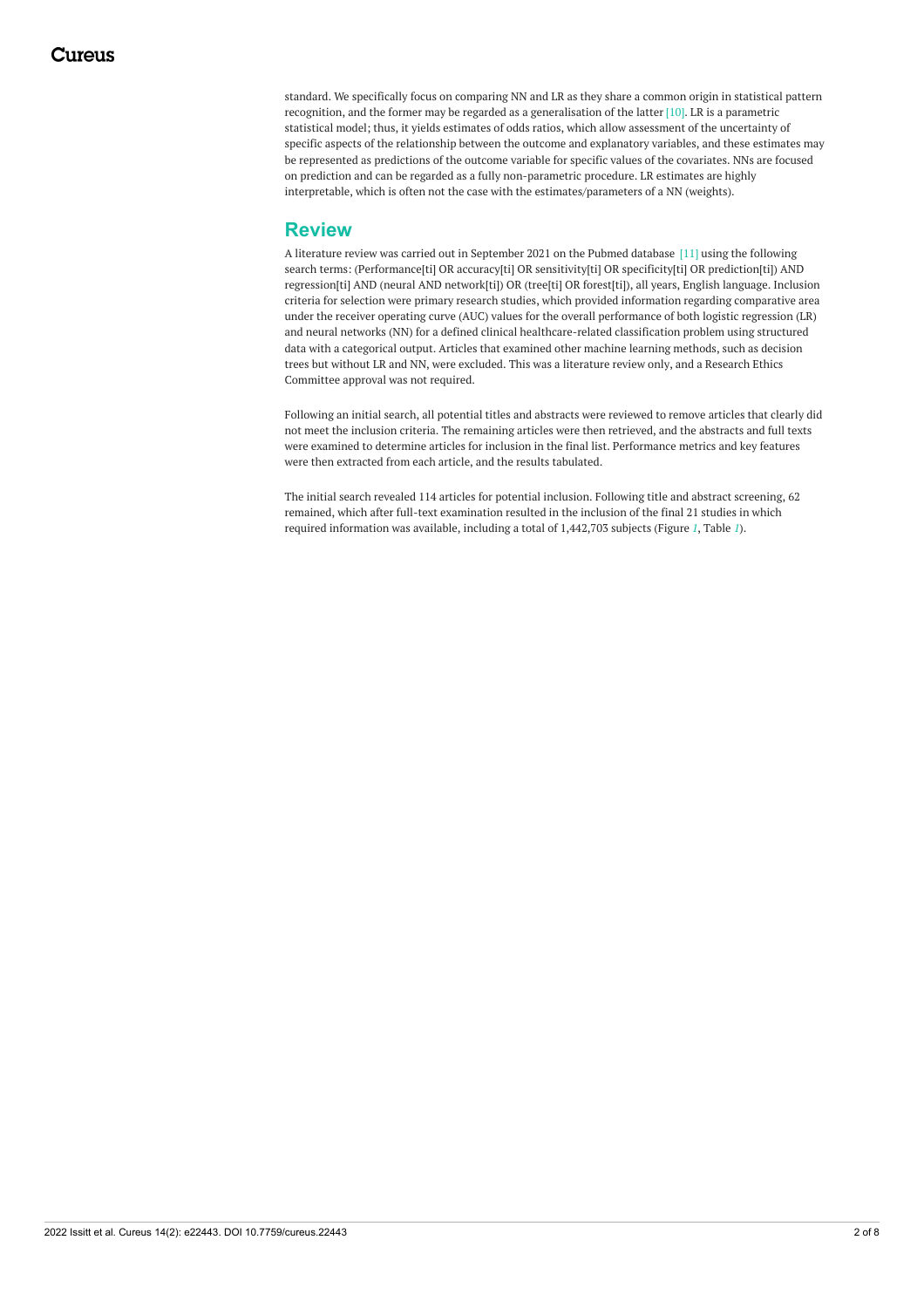

<span id="page-2-0"></span>PRISMA2020-based flow diagram illustrating literature search strategy and findings

**FIGURE 1: Flow diagram illustrating search strategy and outcome**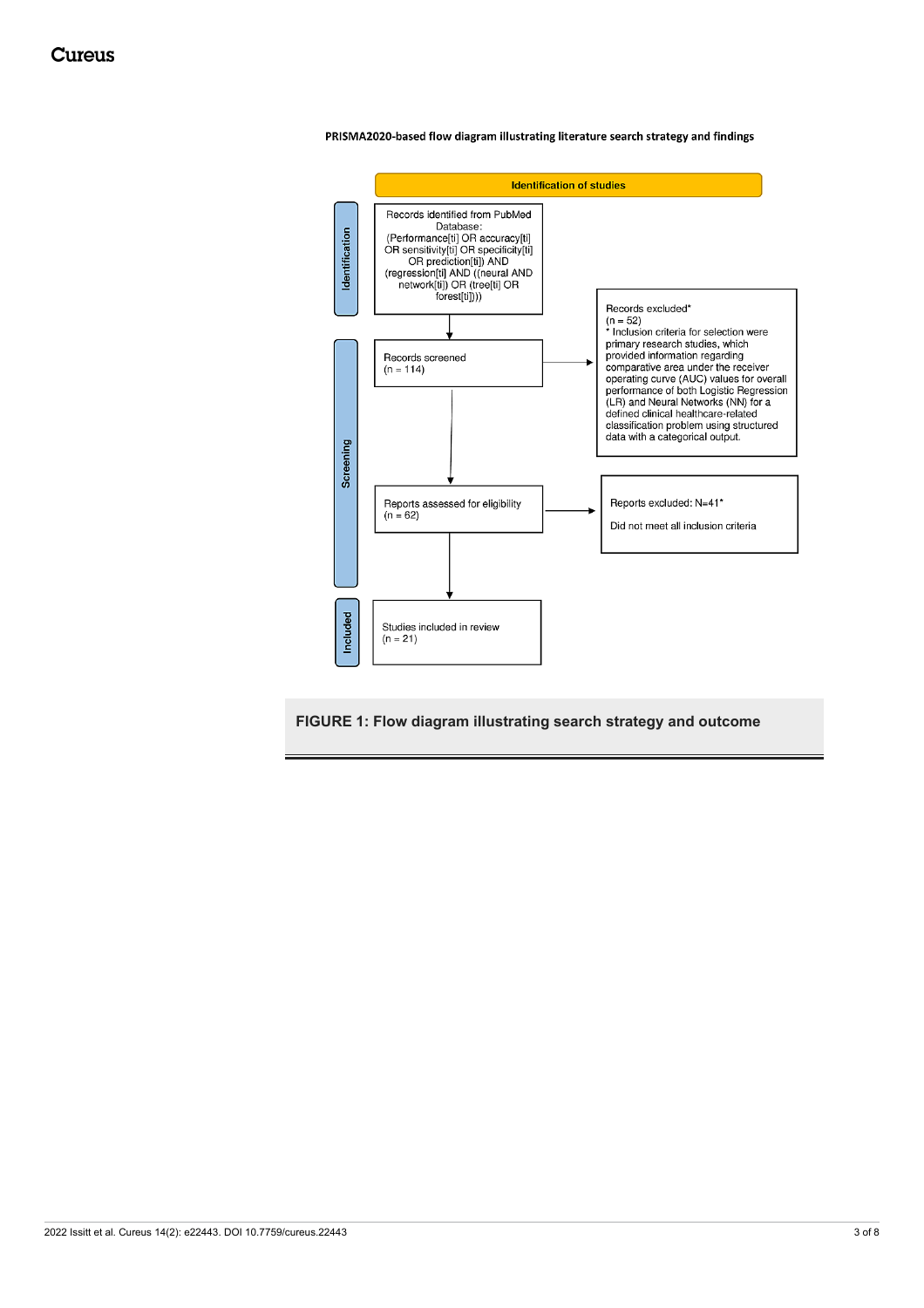## **Cureus**

<span id="page-3-0"></span>

| Author                | <b>Clinical area</b>                  | $\mathsf{n}$ | <b>AUC LR</b> | <b>AUC NN</b> |
|-----------------------|---------------------------------------|--------------|---------------|---------------|
| Ing et al. $[12]$     | Giant cell arteritis diagnosis        | 1,201        | 0.87          | 0.86          |
| Kuang et al. [13]     | Alzheimer's disease progression       | 361          | 0.81          | 0.9           |
| Owari & Miyatake [14] | Lower back pain progression           | 96           | 0.72          | 0.77          |
| Parsaeian et al. [15] | Low back pain outcome                 | 17,294       | 0.75          | 0.75          |
| Abouzari et al. [16]  | Subdural haematoma outcome            | 300          | 0.59          | 0.77          |
| Tang et al. [17]      | Cardiovascular autonomic dysfunction  | 2.092        | 0.76          | 0.76          |
| Hsieh et al. [18]     | Pancreatic cancer diagnosis           | 1,358,634    | 0.73          | 0.61          |
| McLaren et al. [19]   | Malignant breast lesion diagnosis     | 71           | 0.8           | 0.82          |
| Lin et al. [20]       | <b>ICU</b> mortality                  | 1,496        | 0.72          | 0.75          |
| Sakai et al. [21]     | Appendicitis outcome                  | 169          | 0.72          | 0.74          |
| Erol et al. $[22]$    | Head injury outcome                   | 46           | 0.9           | 0.93          |
| Bassi et al. [23]     | Survival post cystectomy              | 369          | 0.76          | 0.76          |
| Dumont et al. [24]    | Outcome post SAH                      | 91           | 0.93          | 0.96          |
| Doig et al. [25]      | <b>ICU</b> mortality                  | 422          | 0.82          | 0.82          |
| Botha et al. [26]     | Structural vascular disease diagnosis | 171          | 0.71          | 0.71          |
| Borzouei et al. [27]  | Thyroid disease diagnosis             | 310          | 0.95          | 0.97          |
| Yao et al. [28]       | Diabetic retinopathy diagnosis        | 530          | 0.77          | 0.84          |
| Chen et al. [29]      | Hip fracture outcome                  | 10.534       | 0.88          | 0.93          |
| Lin et al. $[30]$     | Adipose tissue volume                 | 5,772        | 0.77          | 0.9           |
| Tong et al. [31]      | Pancreatic cancer outcome             | 221          | 0.85          | 0.92          |
| Sutradhar et al. [32] | Cancer ED visits                      | 42,523       | 0.67          | 0.67          |

#### **TABLE 1: Summary of studies**

Studies directly comparing the performance of logistic regression (LR) and neural network (NN) machine learning models in clinical medicine, in terms of area under the receiver operating curve (AUC) using identical datasets for specific clinical classification scenarios. (ICU=intensive care unit, SAH=subarachnoid haemorrhage, ED=emergency department)

> In 13/21 (62%) of cases, NN had a greater AUC compared to LR, but in almost all cases, the difference was small and unlikely to be of clinical significance; unweighted (large study size heterogeneity) mean difference in AUC 0.03 (95% CI 0-0.06) in favour of NN versus LR (Table *[1](#page-3-0)*, Figure *[2](#page-4-0)*).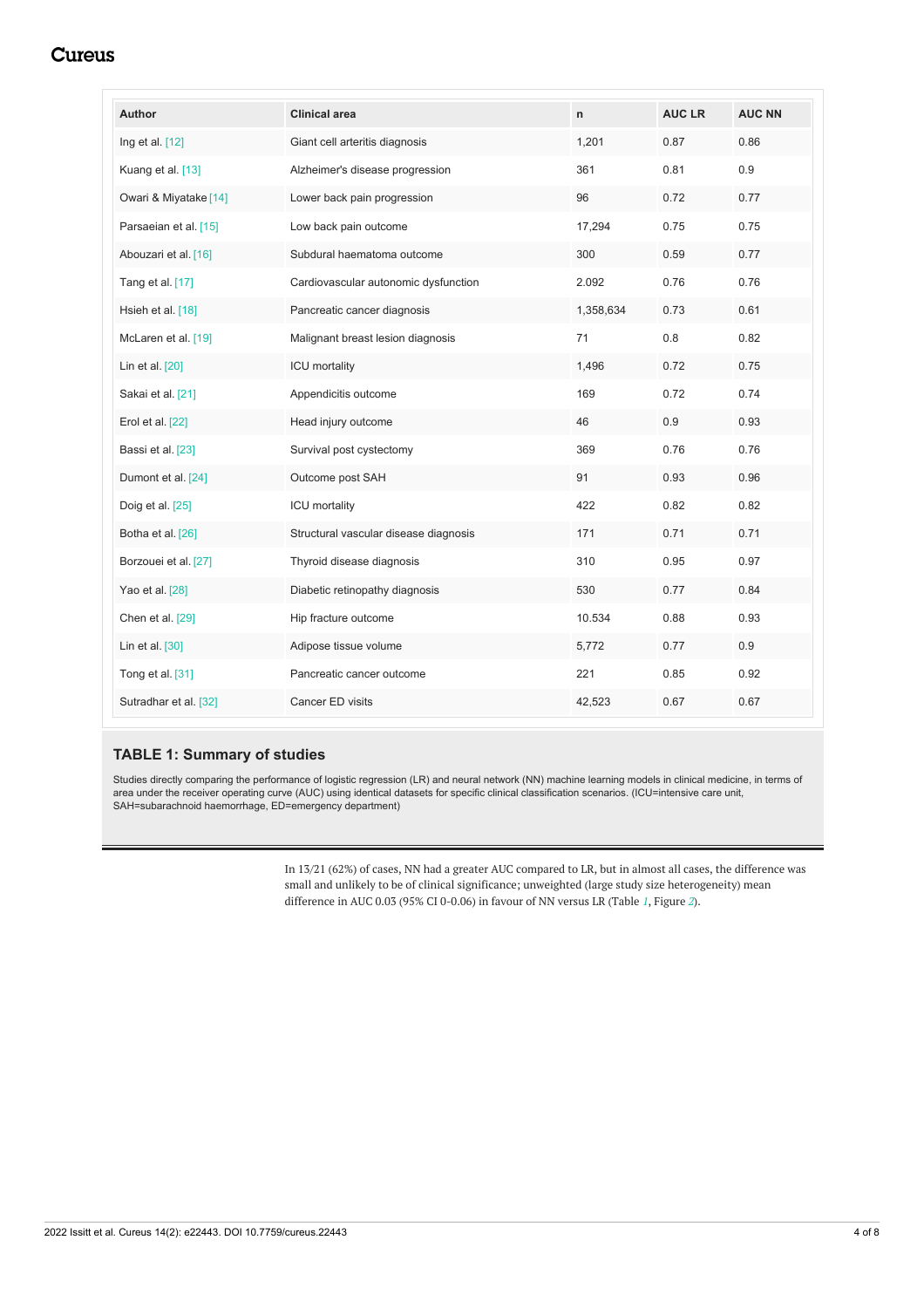<span id="page-4-0"></span>

#### **FIGURE 2: Scatter plot for studies in Table 1**

Scatter plot of the area under the receiver operating curve (ROC AUC) results for logistic regression (LR) and neural network (NN) classification models for studies presented in Table 1. The line indicates equal performance, with superior NN performance represented for points above the line and superior LR performance for those below the line. Point size represents study sample size (logarithmic scale). Overall, in the majority of studies, NN performance is similar or superior but the clinical significance remains uncertain.

The findings of this study demonstrate that for machine learning performance used in a range of clinical scenarios, complex NNs are slightly superior to simple LR approaches in 60% of cases undergoing direct comparison. However, the overall improvement in performance gained by using NNs is small (mean improvement in AUC of 0.03), and is associated with algorithmic complexity, computational cost and reduced interpretability/ explainability [33]. For specific applications, the trade-off between algorithm performance and costs may justify the use of complex NNs, but in general, the performance of simpler LR based approaches is essentially similar, and at the present time, LR-based machine learning models remain useful initial techniques to address a range of clinical questions.

These findings are consistent with those of the review of machine learning approaches specifically predicting outcome in trauma patients, in which overall, the mean AUC for NN was 0.91 compared to 0.89 with LR [34]. Similarly, in a study of 1,271 patients with a head injury, 1,000 pairs of NN and LR models were run, which demonstrated that in 78% of the trials, AUC for the NN models was superior to the LR model, though in 68% of cases the accuracy of the LR model was superior [35]. Other studies have reported no significant difference in performance, for example, in predicting paediatric meningococcal disease outcome [36]. It should also be noted that in clinical medicine, overall accuracy may not be the correct evaluation metric if the implications of false positive and false negative classification are different and where there is significant class imbalance. However, for the purposes of this study, we simply evaluated one easily compared metric of performance from published studies for two machine learning approaches using the same datasets.

The present study specifically compared LR with NNs, but in a benchmarking study examining 265 datasets from the OpenML repository, which included some biological/ medical datasets, LR performance was compared with that of random forests, another machine learning approach. This comparison reported that overall, random forests performed better than LR in around 70% of datasets, but again the actual difference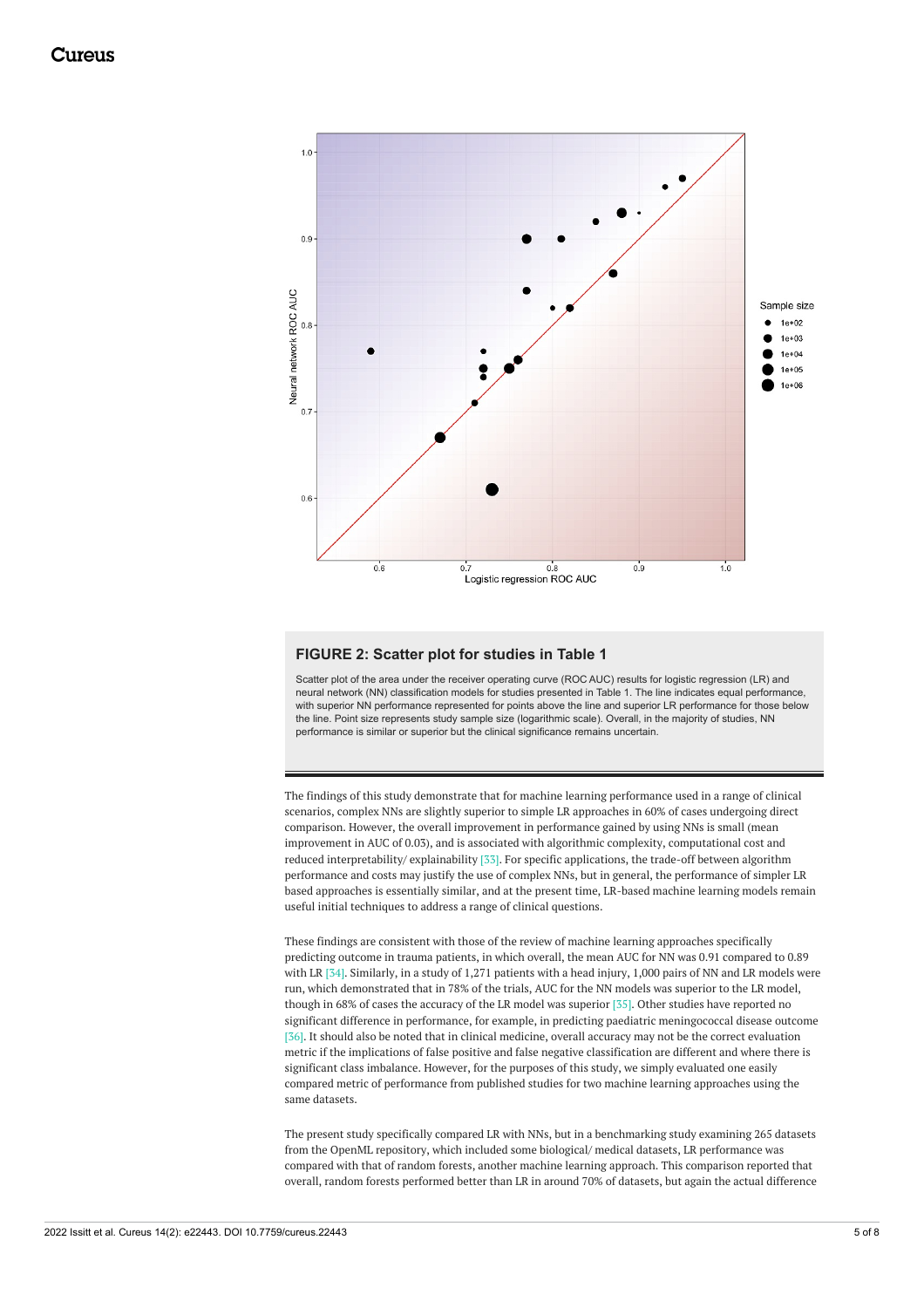in performance was small (mean difference 0.04 (95%-CI =0.03-0.05) for AUC), similar to the present findings [37].

In this study, we included studies directly comparing classification performance as assessed by AUC metrics. Whilst this is a reasonable approach to overall performance in this setting, it should be highlighted that AUC may not be a suitable metric for evaluating real-world algorithm performance, particularly in clinical settings in which sensitivity, specificity, false-positive and false-negative rates are differentially weighted in terms of importance. In real-world application evaluation and deployment, a full range of performance metrics should be investigated for any specific model, but for current purposes, we summarise studies that presented a common performance metric, AUC, to allow direct comparison of these algorithmic approaches. Furthermore, the operational or clinical impact and importance of an apparently small incremental improvement in classification performance may vary greatly according to the specific scenario; hence the broad conclusions demonstrated may not necessarily be applicable to all settings. Nevertheless, in most circumstances, there is a trade-off between performance and cost of implementation, with classification algorithms generally intended to provide further evidence for consideration when determining clinical management in the context of numerous other complexities.

In this specific targeted review of medical studies reporting direct AUC performance comparisons, we have not addressed potential issues relating to variable selection/importance of LR models, neuron/layer details of NNs or the appropriateness of using AUC as a marker of discriminatory performance in these specific clinical settings/datasets, since the intention is to provide high-level knowledge regarding the general relative performance of the two approaches, which broadly correspond to examples of 'white box' versus 'black box' models, rather than specific findings relating to a particular clinical scenario. However, the general methodological similarities and differences between logistic regression and artificial neural network approaches for medical data classification applications have been previously reviewed in detail [10]. Finally, it should be highlighted that whilst LR models may provide acceptable performance compared to NNs for many of the specific applications presented in this review, they are not directly applicable/comparable for more complex machine learning tasks such as image recognition, classification and segmentation, and evaluating details of time-series data such as electrocardiograms, and therefore model selection and approach must be targeted to the specific clinical problem being addressed, and the findings of this review do not necessarily generalise across other medical scenarios.

### **Conclusions**

The findings of this study demonstrate that in the majority of cases examined across a range of clinical settings, based on classification of categorical outcomes using structured healthcare data, relatively simple LR models demonstrate reasonable performance that is only marginally improved, at the expense of increased complexity, time and computation power, by using more complex methods, in this case, NNs. In many clinical circumstances, the use of such simple LR models is likely to provide adequate performance for real-world needs. However, in specific circumstances, for example, where large amounts of data are readily available, including unstructured data, such as genomic and/or imaging studies, and where even small increases in performance could provide significant management value, development and application of advanced analytic tools such as NNs may be indicated. For most clinical classification and/or prediction problems, a wide range of statistical/machine learning approaches are possible, and relatively quick and accessible techniques such as LR modelling may often be the most appropriate initial technique. Improving performance metrics for machine learning tools in clinical medicine should always be considered, but marginal increases in performance may have limited real-world benefit whilst requiring significantly increased resources and adding complexity. Determining the appropriate method, in addition to the optimal balance of simplicity/complexity versus accessibility/performance for a particular scenario, requires an understanding of both the machine learning methods and practical healthcare implications and highlights the need for the development of multidisciplinary clinical informatics teams in healthcare institutions to address such issues.

## **Additional Information**

#### **Disclosures**

**Conflicts of interest:** In compliance with the ICMJE uniform disclosure form, all authors declare the following: **Payment/services info:** All authors have declared that no financial support was received from any organization for the submitted work. **Financial relationships:** All authors have declared that they have no financial relationships at present or within the previous three years with any organizations that might have an interest in the submitted work. **Other relationships:** All authors have declared that there are no other relationships or activities that could appear to have influenced the submitted work.

#### **Acknowledgements**

This work is part supported by an award from Great Ormond Street Hospital Children's Charity

### **References**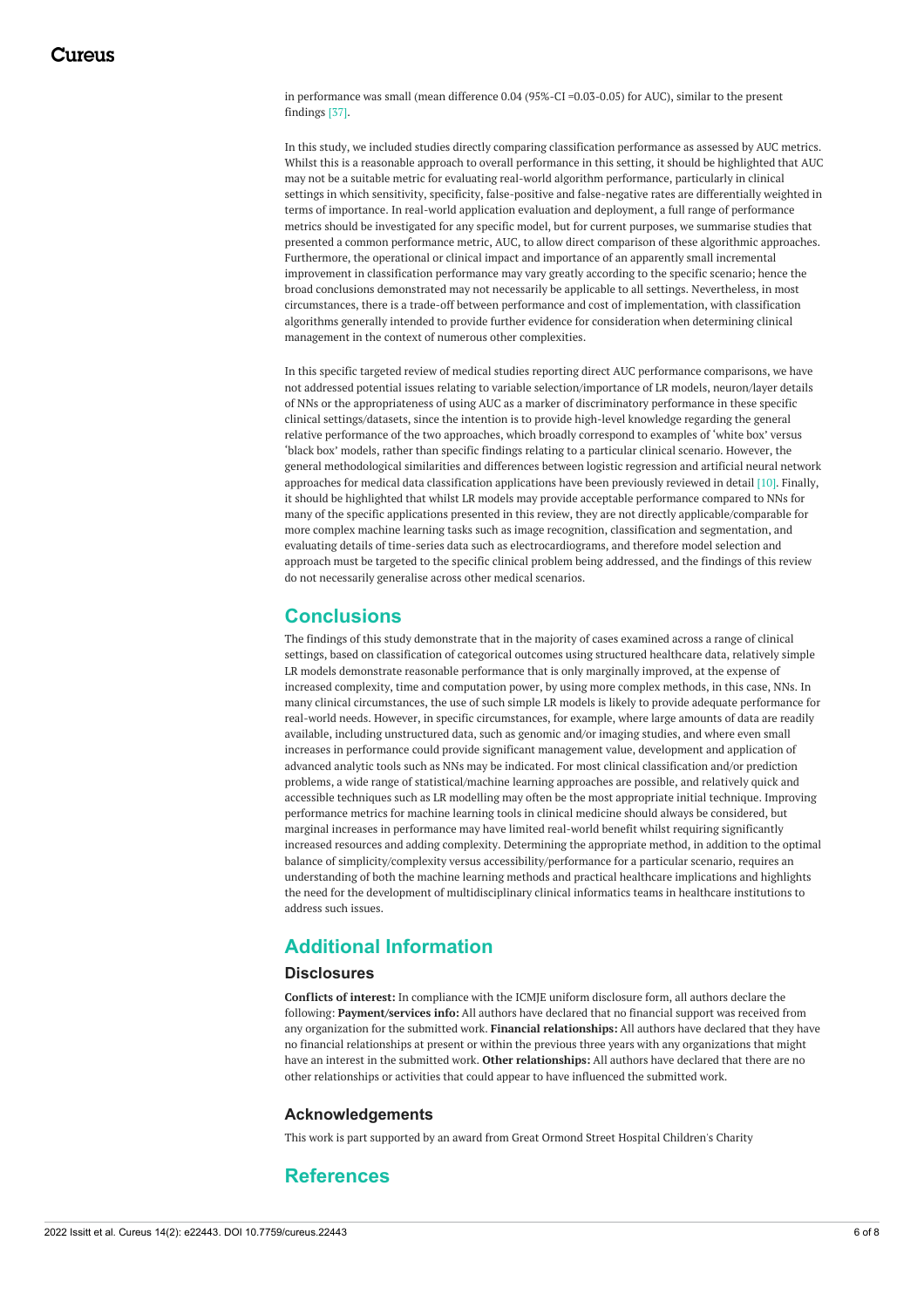- 1. Toh C, Brody JP: [Applications](https://dx.doi.org/10.5772/intechopen.92297) of machine learning in healthcare . Smart manufacturing when artificial intelligence meets the internet of things. Kheng TY (ed): IntechOpen, 2021. [10.5772/intechopen.92297](https://dx.doi.org/10.5772/intechopen.92297)
- 2. Bhardwaj R, Nambiar AR, Dutta D: A study of machine learning in [healthcare](https://dx.doi.org/10.1109/COMPSAC.2017.164) . Proceedings international computer software and applications conference. 2017. 2:236-41. [10.1109/COMPSAC.2017.164](https://dx.doi.org/10.1109/COMPSAC.2017.164)
- 3. Chen PC, Liu Y, Peng L: How to develop machine learning models for [healthcare](https://dx.doi.org/10.1038/s41563-019-0345-0) . Nat Mater. 2019, 18:410-4. [10.1038/s41563-019-0345-0](https://dx.doi.org/10.1038/s41563-019-0345-0)
- 4. Saleem TJ, Chishti MA: Exploring the [applications](https://dx.doi.org/10.2174/2210327910666191220103417) of machine learning in healthcare . Int J Sens Wirel Commun Control. 2019, 10:458-72. [10.2174/2210327910666191220103417](https://dx.doi.org/10.2174/2210327910666191220103417)
- 5. Topol review | Health [Education](https://www.hee.nhs.uk/our-work/topol-review) England. Accessed: March 25, 2019: [https://www.hee.nhs.uk/our](https://www.hee.nhs.uk/our-work/topol-review)work/topol-review.
- 6. Cleophas TJ, Zwinderman AH: Machine learning in medicine a [complete](https://dx.doi.org/10.1007/978-3-030-33970-8) overview . Springer, Switzerland; 2020. [10.1007/978-3-030-33970-8](https://dx.doi.org/10.1007/978-3-030-33970-8)
- 7. Bornstein BH, Emler AC: Rationality in medical decision making: a review of the literature on doctors' decision-making biases. J Eval Clin Pract. 2001, 7:97-107. [10.1046/j.1365-2753.2001.00284.x](https://dx.doi.org/10.1046/j.1365-2753.2001.00284.x)
- 8. Kahneman D: [Thinking,](https://scholar.google.com/scholar?q=intitle:Thinking%2C fast and slow) fast and slow. Daniel Kahneman (ed): Penguin, 2012.
- 9. Kumar A, Rao VR, Soni H: An empirical [comparison](https://dx.doi.org/10.1007/BF00996189) of neural network and logistic regression models . Mark Lett A J Res Mark. 1995, 6:251-63. [10.1007/BF00996189](https://dx.doi.org/10.1007/BF00996189)
- 10. Dreiseitl S, Ohno-Machado L: Logistic regression and artificial neural network classification models: a methodology review. J Biomed Inform. 2002, 35:352-9. [10.1016/S1532-0464\(03\)00034-0](https://dx.doi.org/10.1016/S1532-0464(03)00034-0)
- 11. [PubMed](https://pubmed.ncbi.nlm.nih.gov/). (2021). Accessed: September 27, 2021: <https://pubmed.ncbi.nlm.nih.gov/>.
- 12. Ing EB, Miller NR, Nguyen A, et al.: Neural network and logistic regression diagnostic prediction models for giant cell arteritis: development and validation. Clin Ophthalmol. 2019, 13:421-30. [10.2147/OPTH.S193460](https://dx.doi.org/10.2147/OPTH.S193460)
- 13. Kuang J, Zhang P, Cai T, Zou Z, Li L, Wang N, Wu L: Prediction of transition from mild cognitive impairment to Alzheimer's disease based on a logistic [regression-artificial](https://dx.doi.org/10.1111/ggi.14097) neural network-decision tree model. Geriatr Gerontol Int. 2021, 21:43-7. [10.1111/ggi.14097](https://dx.doi.org/10.1111/ggi.14097)
- 14. Owari Y, Miyatake N: Prediction of chronic lower back pain using the [hierarchical](https://dx.doi.org/10.3390/medicina55060259) neural network: comparison with logistic regression - a pilot study. Medicina (Kaunas). 2019, 55:259. [10.3390/medicina55060259](https://dx.doi.org/10.3390/medicina55060259)
- 15. Parsaeian M, Mohammad K, Mahmoudi M, Zeraati H: [Comparison](https://www.ncbi.nlm.nih.gov/pmc/articles/PMC3469002/) of logistic regression and artificial neural network in low back pain prediction: second national health survey. Iran J Public Health. 2012, 41:86-92.
- 16. Abouzari M, Rashidi A, [Zandi-Toghani](https://dx.doi.org/10.1007/s10143-009-0215-3) M, Behzadi M, Asadollahi M: Chronic subdural hematoma outcome prediction using logistic regression and an artificial neural network. Neurosurg Rev. 2009, 32:479-84. [10.1007/s10143-009-0215-3](https://dx.doi.org/10.1007/s10143-009-0215-3)
- 17. Tang ZH, Liu J, Zeng F, Li Z, Yu X, Zhou L: Comparison of prediction model for [cardiovascular](https://dx.doi.org/10.1371/journal.pone.0070571) autonomic dysfunction using artificial neural network and logistic regression analysis. PLoS One. 2013, 8:e70571. [10.1371/journal.pone.0070571](https://dx.doi.org/10.1371/journal.pone.0070571)
- 18. Hsieh MH, Sun LM, Lin CL, Hsieh MJ, Hsu CY, Kao CH: [Development](https://dx.doi.org/10.2147/CMAR.S180791) of a prediction model for pancreatic cancer in patients with type 2 diabetes using logistic regression and artificial neural network models. Cancer Manag Res. 2018, 10:6317-24. [10.2147/CMAR.S180791](https://dx.doi.org/10.2147/CMAR.S180791)
- 19. McLaren CE, Chen WP, Nie K, Su MY: Prediction of malignant breast lesions from MRI features: a [comparison](https://dx.doi.org/10.1016/j.acra.2009.01.029) of artificial neural network and logistic regression techniques. Acad Radiol. 2009, 16:842-51. [10.1016/j.acra.2009.01.029](https://dx.doi.org/10.1016/j.acra.2009.01.029)
- 20. Lin SP, Lee CH, Lu YS, Hsu LN: A comparison of MICU survival prediction using the logistic regression model and artificial neural network model. J Nurs Res. 2006, 14:306-14. [10.1097/01.jnr.0000387590.19963.8e](https://dx.doi.org/10.1097/01.jnr.0000387590.19963.8e)
- 21. Sakai S, Kobayashi K, Toyabe S, Mandai N, Kanda T, Akazawa K: Comparison of the levels of accuracy of an artificial neural network model and a logistic regression model for the diagnosis of acute [appendicitis.](https://dx.doi.org/10.1007/s10916-007-9077-9) J Med Syst. 2007, 31:357-64. [10.1007/s10916-007-9077-9](https://dx.doi.org/10.1007/s10916-007-9077-9)
- 22. Erol FS, Uysal H, Ergün U, Barişçi N, Serhathoğlu S, Hardalaç F: Prediction of minor head injured patients using logistic regression and MLP neural network. J Med Syst. 2005, 29:205-15. [10.1007/s10916-005-5181-x](https://dx.doi.org/10.1007/s10916-005-5181-x)
- 23. Bassi P, Sacco E, De Marco V, Aragona M, Volpe A: Prognostic accuracy of an artificial neural network in patients undergoing radical cystectomy for bladder cancer: a [comparison](https://dx.doi.org/10.1111/j.1464-410X.2007.06755.x) with logistic regression analysis. BJU Int. 2007, 99:1007-12. [10.1111/j.1464-410X.2007.06755.x](https://dx.doi.org/10.1111/j.1464-410X.2007.06755.x)
- 24. Dumont TM, Rughani AI, Tranmer BI: Prediction of symptomatic cerebral vasospasm after aneurysmal subarachnoid hemorrhage with an artificial neural network: feasibility and comparison with logistic regression models. World Neurosurg. 2011, 75:57-63. [10.1016/j.wneu.2010.07.007](https://dx.doi.org/10.1016/j.wneu.2010.07.007)
- 25. Doig GS, Inman KJ, Sibbald WJ, Martin CM, Robertson JM: Modeling mortality in the intensive care unit: comparing the performance of a back-propagation, [associative-learning](https://www.ncbi.nlm.nih.gov/pmc/articles/PMC2248532/) neural network with multivariate logistic regression. Proc Annu Symp Comput Appl Med Care. 1993, 361-5.
- 26. Botha J, de Ridder JH, Potgieter JC, Steyn HS, Malan L: Structural vascular disease in Africans: performance of ethnic-specific waist circumference cut points using logistic regression and neural network analyses: the SABPA study. Exp Clin Endocrinol Diabetes. 2013, 121:515-20. [10.1055/s-0033-1351289](https://dx.doi.org/10.1055/s-0033-1351289)
- 27. Borzouei S, Mahjub H, Sajadi NA, Farhadian M: Diagnosing thyroid disorders: comparison of logistic regression and neural network models. J Family Med Prim Care. 2020, 9:1470-6. 10.4103/jfmpc.jfmpc 910 19
- 28. Yao L, Zhong Y, Wu J, et al.: Multivariable logistic regression and back propagation artificial neural network to predict diabetic retinopathy. Diabetes Metab Syndr Obes. 2019, 12:1943-51. [10.2147/DMSO.S219842](https://dx.doi.org/10.2147/DMSO.S219842)
- 29. Chen CY, Chen YF, Chen HY, Hung CT, Shi HY: Artificial neural network and Cox regression models for predicting mortality after hip fracture surgery: a [population-based](https://dx.doi.org/10.3390/medicina56050243) comparison. Medicina (Kaunas). 2020, 56:243. [10.3390/medicina56050243](https://dx.doi.org/10.3390/medicina56050243)
- 30. Lin L, Dekkers IA, Tao Q, Lamb HJ: Novel artificial neural network and linear regression based equation for estimating visceral adipose tissue volume. Clin Nutr. 2020, 39:3182-8. [10.1016/j.clnu.2020.02.013](https://dx.doi.org/10.1016/j.clnu.2020.02.013)
- 31. Tong Z, Liu Y, Ma H, et al.: [Development,](https://dx.doi.org/10.3389/fbioe.2020.00196) validation and comparison of artificial neural network models and logistic regression models predicting survival of unresectable pancreatic cancer. Front Bioeng Biotechnol. 2020, 8:196. [10.3389/fbioe.2020.00196](https://dx.doi.org/10.3389/fbioe.2020.00196)
- 32. Sutradhar R, Barbera L: [Comparing](https://dx.doi.org/10.1016/j.jpainsymman.2020.02.010) an artificial neural network to logistic regression for predicting ED visit